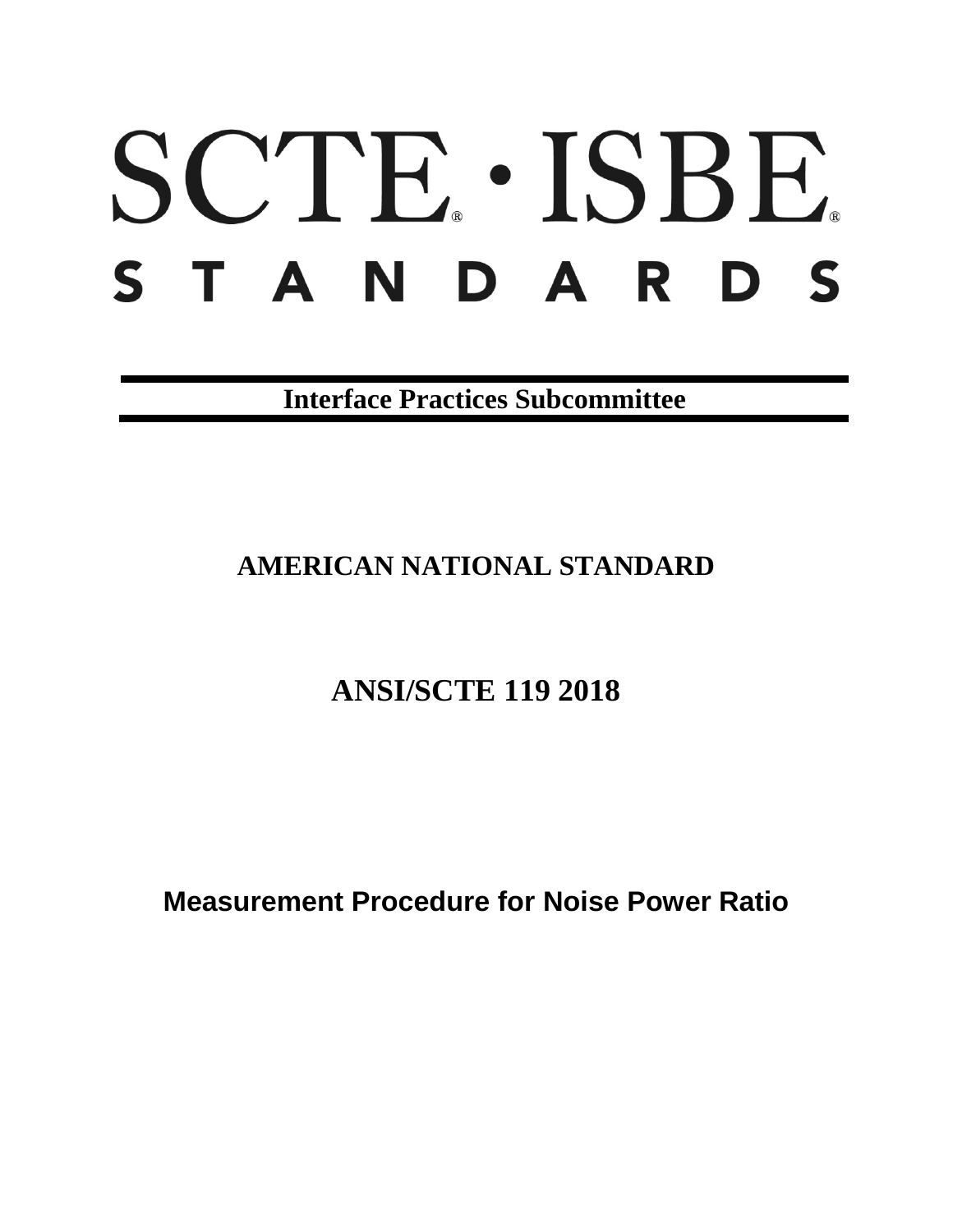# **NOTICE**

<span id="page-1-0"></span>The Society of Cable Telecommunications Engineers (SCTE) / International Society of Broadband Experts (ISBE) Standards and Operational Practices (hereafter called "documents") are intended to serve the public interest by providing specifications, test methods and procedures that promote uniformity of product, interchangeability, best practices and ultimately the long-term reliability of broadband communications facilities. These documents shall not in any way preclude any member or non-member of SCTE•ISBE from manufacturing or selling products not conforming to such documents, nor shall the existence of such standards preclude their voluntary use by those other than SCTE•ISBE members.

SCTE•ISBE assumes no obligations or liability whatsoever to any party who may adopt the documents. Such adopting party assumes all risks associated with adoption of these documents, and accepts full responsibility for any damage and/or claims arising from the adoption of such documents.

Attention is called to the possibility that implementation of this document may require the use of subject matter covered by patent rights. By publication of this document, no position is taken with respect to the existence or validity of any patent rights in connection therewith. SCTE•ISBE shall not be responsible for identifying patents for which a license may be required or for conducting inquiries into the legal validity or scope of those patents that are brought to its attention.

Patent holders who believe that they hold patents which are essential to the implementation of this document have been requested to provide information about those patents and any related licensing terms and conditions. Any such declarations made before or after publication of this document are available on the SCTE•ISBE web site at [http://www.scte.org.](http://www.scte.org/)

All Rights Reserved

© Society of Cable Telecommunications Engineers, Inc. 2018 140 Philips Road Exton, PA 19341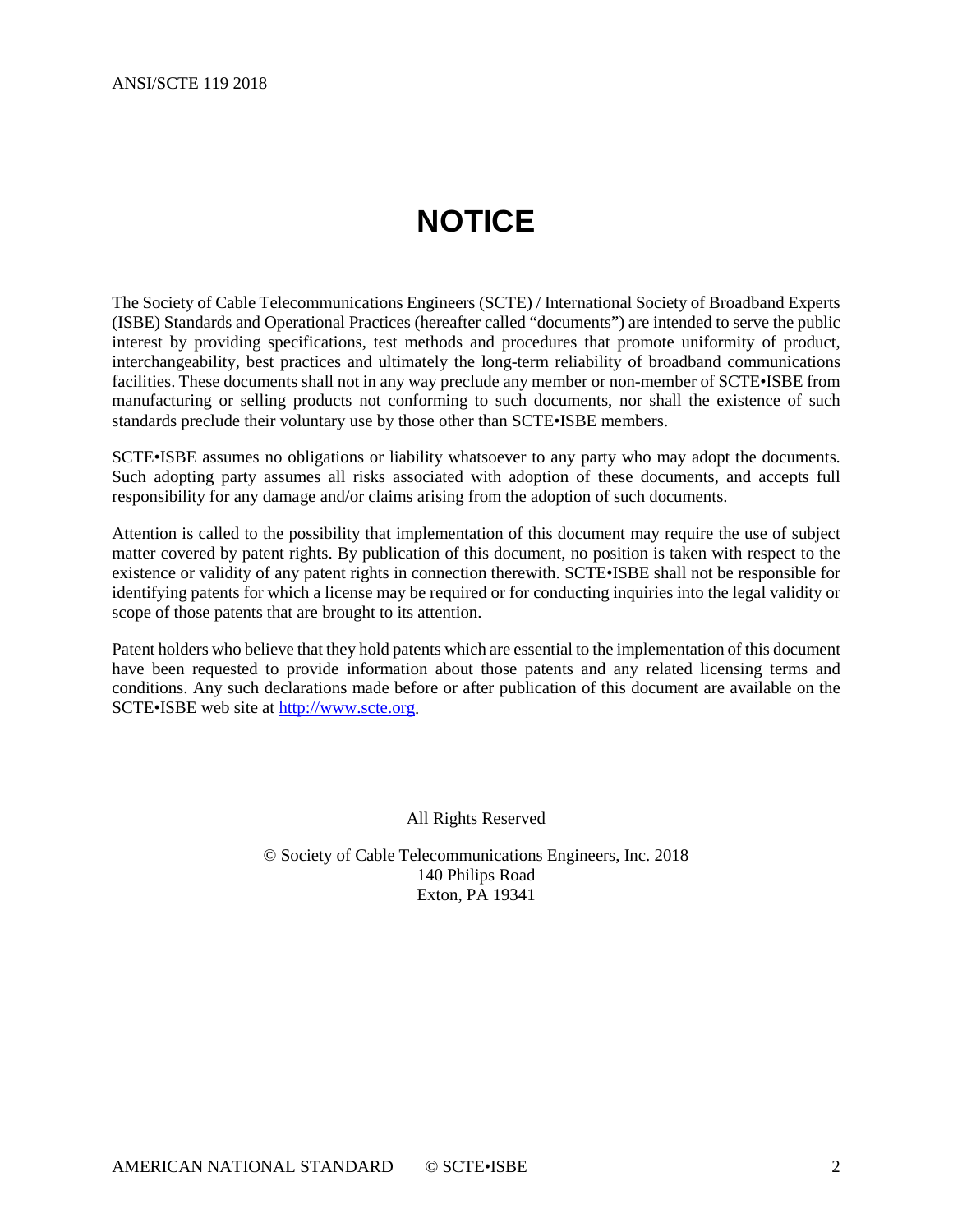<span id="page-2-0"></span>

| Title         | <b>Page Number</b> |                      |                |
|---------------|--------------------|----------------------|----------------|
| <b>NOTICE</b> |                    |                      |                |
|               |                    |                      |                |
| $1_{1}$       |                    |                      |                |
|               | 1.1.               |                      |                |
|               | 1.2.               |                      |                |
|               | 1.3.               |                      |                |
|               | 1.4                |                      | $\overline{4}$ |
|               | 1.5.               |                      |                |
| 2.            |                    | Normative References |                |
|               | 2.1                |                      | $\overline{4}$ |
|               | 2.2.               |                      |                |
|               | 2.3.               |                      |                |
| 3.            |                    |                      |                |
|               | 3.1.               |                      |                |
|               | 3.2.               |                      |                |
|               | 3.3.               |                      |                |
| 4.            |                    |                      |                |
| 5.            |                    |                      |                |
| 6.            |                    | Equipment            |                |
|               |                    |                      |                |
|               | 6.2.               |                      | 9              |
| 7.            |                    |                      | 9              |
| 8.            |                    |                      |                |
| 9.            |                    |                      | 12             |
|               | 10. Notes          |                      | 13             |
|               |                    |                      | 14             |

# **Table of Contents**

# **List of Figures**

| <b>Title</b>                                                   | Page Number     |
|----------------------------------------------------------------|-----------------|
| Figure 1 - Spectrum of Injected Signal                         | 7               |
| Figure 2 - Signal with Intermodulation and Clipping Distortion | 7               |
| Figure 3 - NPR Dynamic Range Example                           | 8               |
| Figure 4 - Initial Setup                                       | 9               |
| Figure 5 - Equipment Connection                                | 10              |
| Figure 6 - Noise-Near-Noise Correction                         | 12 <sup>2</sup> |
| Figure 7 - NPR Dynamic Range Example                           | 13              |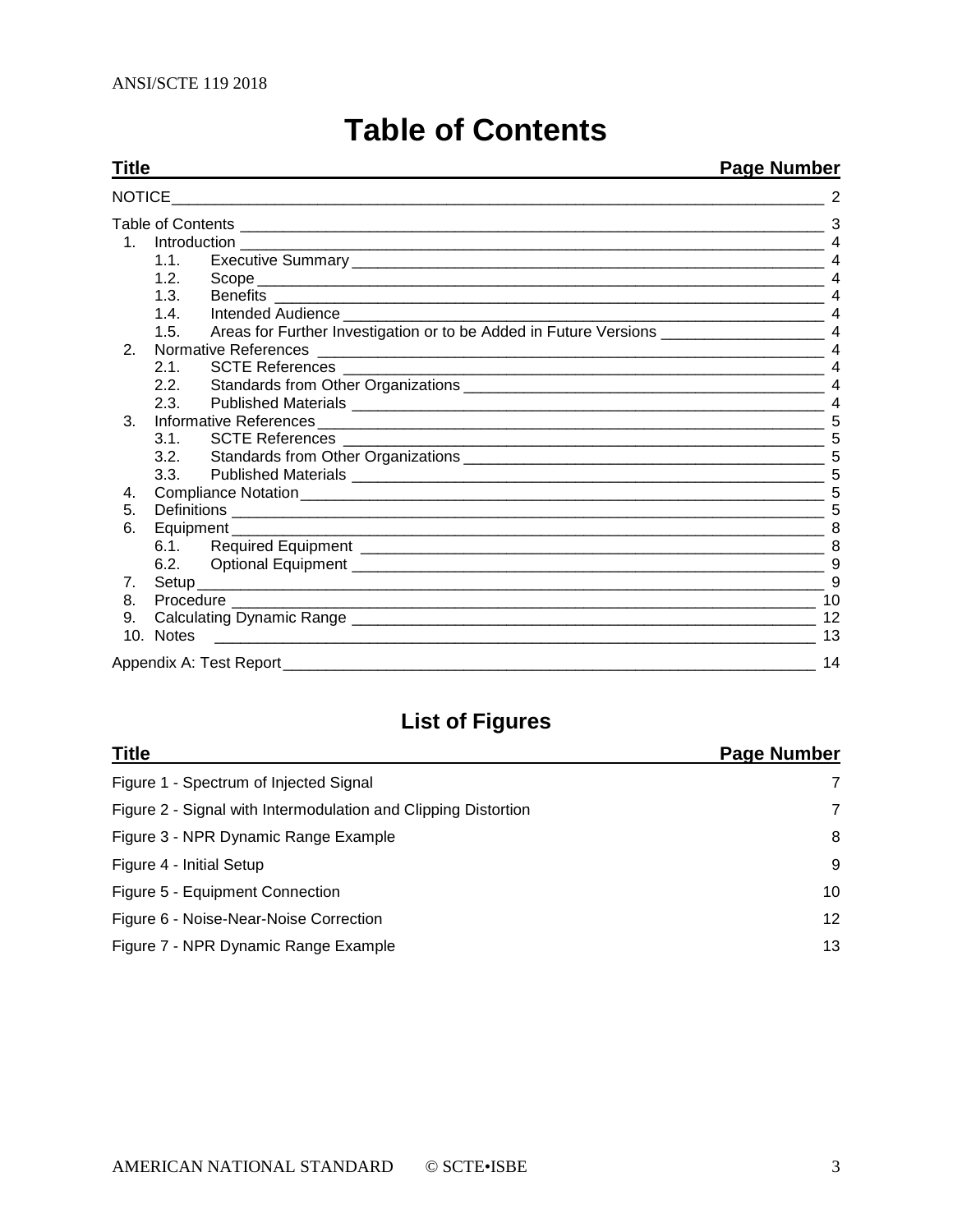### <span id="page-3-1"></span><span id="page-3-0"></span>**1. Introduction**

#### **1.1. Executive Summary**

<span id="page-3-2"></span>Test procedure for Noise power ratio of active equipment.

#### **1.2. Scope**

This procedure defines a method of measurement for Noise Power Ratio (NPR) of active Cable Telecommunications equipment. It is intended for measurement of 75-ohm devices having type "F" or 5/8-24 KS connectors. See SCTE 96 2008 Cable Telecommunications Testing Guidelines for a discussion of proper testing techniques.

This procedure uses a spectrum analyzer to measure the noise power in a narrow frequency band. Other means of measurement such as a narrow band filter followed by a power meter may be used as long as the results can be shown to correlate to this method.

#### <span id="page-3-3"></span>**1.3. Benefits**

<span id="page-3-4"></span>A uniform procedure to measure the noise power ratio of active equipment

#### **1.4. Intended Audience**

<span id="page-3-5"></span>Equipment manufacturers

#### **1.5. Areas for Further Investigation or to be Added in Future Versions**

<span id="page-3-6"></span>None

## **2. Normative References**

The following documents contain provisions, which, through reference in this text, constitute provisions of this document. At the time of Subcommittee approval, the editions indicated were valid. All documents are subject to revision; and while parties to any agreement based on this document are encouraged to investigate the possibility of applying the most recent editions of the documents listed below, they are reminded that newer editions of those documents might not be compatible with the referenced version.

#### <span id="page-3-7"></span>**2.1. SCTE References**

<span id="page-3-8"></span>• No normative references are applicable.

#### **2.2. Standards from Other Organizations**

• No normative references are applicable.

#### <span id="page-3-9"></span>**2.3. Published Materials**

• No normative references are applicable.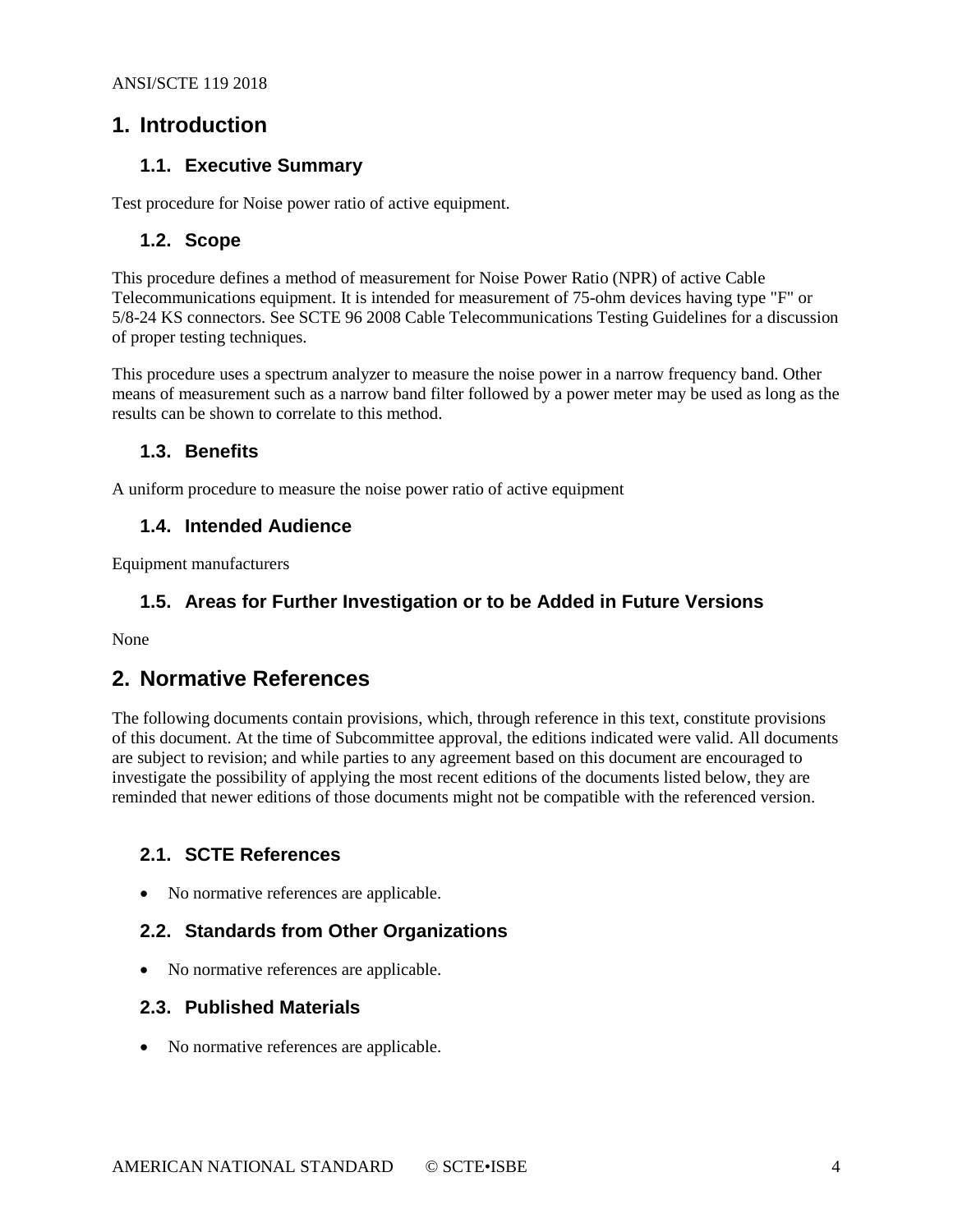# <span id="page-4-0"></span>**3. Informative References**

The following documents might provide valuable information to the reader but are not required when complying with this document.

#### <span id="page-4-1"></span>**3.1. SCTE References**

<span id="page-4-2"></span>• [SCTE 96] SCTE 96 2013, Cable Telecommunications Testing Guidelines

#### **3.2. Standards from Other Organizations**

• No informative references are applicable.

#### <span id="page-4-3"></span>**3.3. Published Materials**

• No informative references are applicable.

# <span id="page-4-4"></span>**4. Compliance Notation**

| shall            | This word or the adjective "required" means that the item is an              |  |  |  |
|------------------|------------------------------------------------------------------------------|--|--|--|
|                  | absolute requirement of this document.                                       |  |  |  |
| shall not        | This phrase means that the item is an absolute prohibition of this           |  |  |  |
|                  | document.                                                                    |  |  |  |
| <i>forbidden</i> | This word means the value specified shall never be used.                     |  |  |  |
|                  | This word or the adjective "recommended" means that there may exist          |  |  |  |
| should           | valid reasons in particular circumstances to ignore this item, but the       |  |  |  |
|                  | full implications should be understood and the case carefully weighted       |  |  |  |
|                  | before choosing a different course.                                          |  |  |  |
|                  | This phrase means that there may exist valid reasons in particular           |  |  |  |
| should not       | circumstances when the listed behavior is acceptable or even useful,         |  |  |  |
|                  | but the full implications should be understood and the case carefully        |  |  |  |
|                  | weighed before implementing any behavior described with this label.          |  |  |  |
|                  | This word or the adjective " <i>optional</i> " means that this item is truly |  |  |  |
|                  | optional. One vendor may choose to include the item because a                |  |  |  |
| may              | particular marketplace requires it or because it enhances the product,       |  |  |  |
|                  | for example; another vendor may omit the same item.                          |  |  |  |
|                  | Use is permissible for legacy purposes only. Deprecated features may         |  |  |  |
| deprecated       | be removed from future versions of this document. Implementations            |  |  |  |
|                  | should avoid use of deprecated features.                                     |  |  |  |

## <span id="page-4-5"></span>**5. Definitions**

| Noise Power Ratio (NPR)                                           | A test method that examines the amount of noise and intermodulation      |
|-------------------------------------------------------------------|--------------------------------------------------------------------------|
| Test                                                              | distortion in a channel. A test signal, comprised of flat Gaussian noise |
|                                                                   | band limited to the frequency range of interest and with a narrow band   |
|                                                                   | (channel) of the noise deleted by a notch filter or other means, is      |
| injected into the Device Under Test (DUT). The NPR is measured at |                                                                          |
|                                                                   | the output of the DUT as the test signal is swept across a power range.  |
|                                                                   | See Figure 1 for an example of an NPR test signal.                       |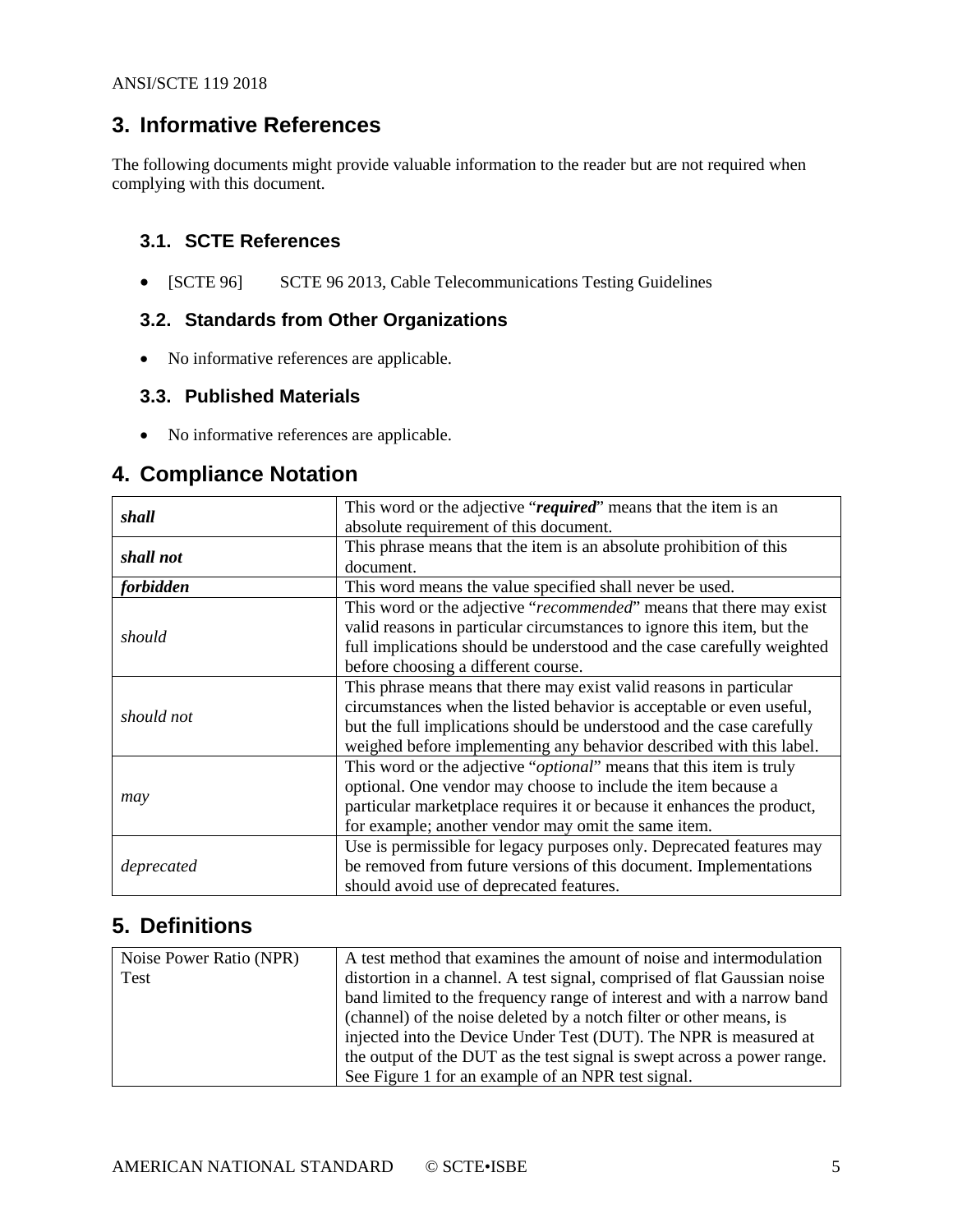| <b>Noise Power Ratio</b>      | The ratio of the signal power density to the power density of the        |
|-------------------------------|--------------------------------------------------------------------------|
|                               | combined noise and intermodulation distortion in the channel.            |
|                               | Essentially, NPR is the depth of notch. The signal power density is      |
|                               | defined with the entire passband filled with energy. The power density   |
|                               | of the noise and intermodulation distortion shall be measured by         |
|                               | removing signal power from a range of frequencies with a notch filter    |
|                               | while maintaining constant total signal power at the DUT input.          |
| Signal                        | In an NPR measurement, the injected noise is referred to as the          |
|                               | "signal."                                                                |
| Noise Region                  | The range of input powers where the power in the notch is dominated      |
|                               | by thermal noise, laser RIN, shot noise, and other noise contributors    |
|                               | that do not change with signal level. The noise region is on the left    |
|                               | side of a dynamic range plot. In the noise region, NPR increases         |
|                               | approximately 1:1 with an increase in input power.                       |
| <b>Intermodulation Region</b> | The range of input powers where the power in the notch is dominated      |
|                               | by intermodulation noise. In a dynamic range plot this is evidenced by   |
|                               | a rounding of the top of the curve. The intermodulation region is        |
|                               | between the noise and clipping regions. If the distortion performance    |
|                               | of the DUT is extremely good, the NPR curve will transition from the     |
|                               | noise region to the clipping region with a minimal or no                 |
|                               | intermodulation region present.                                          |
| <b>Clipping Region</b>        | The range of input powers where the power in the notch is dominated      |
|                               | by high order intermodulation noise caused by clipping. Clipping         |
|                               | occurs when RF or optical devices are driven into an operating region    |
|                               | in which the input-to-output transfer function is quickly reduced. The   |
|                               | clipping region is on the right side of a dynamic range plot. In the     |
|                               | clipping region, NPR decreases rapidly with an increase in input         |
|                               | power. See Figure 2 for an example of a DUT output in the clipping       |
|                               | region.                                                                  |
| Dynamic Range:                | The range of input levels that produces a desired NPR.                   |
| <b>Dynamic Range Plot:</b>    | A plot that shows the dynamic range of the DUT. Generally, the range     |
|                               | of input or output powers is on the x-axis and the NPR is on the y-axis, |
|                               | with the noise region on the left and the clipping region on the right.  |
|                               | See Figure 3 for an example of a dynamic range plot.                     |
| Peak NPR                      | The highest NPR reading.                                                 |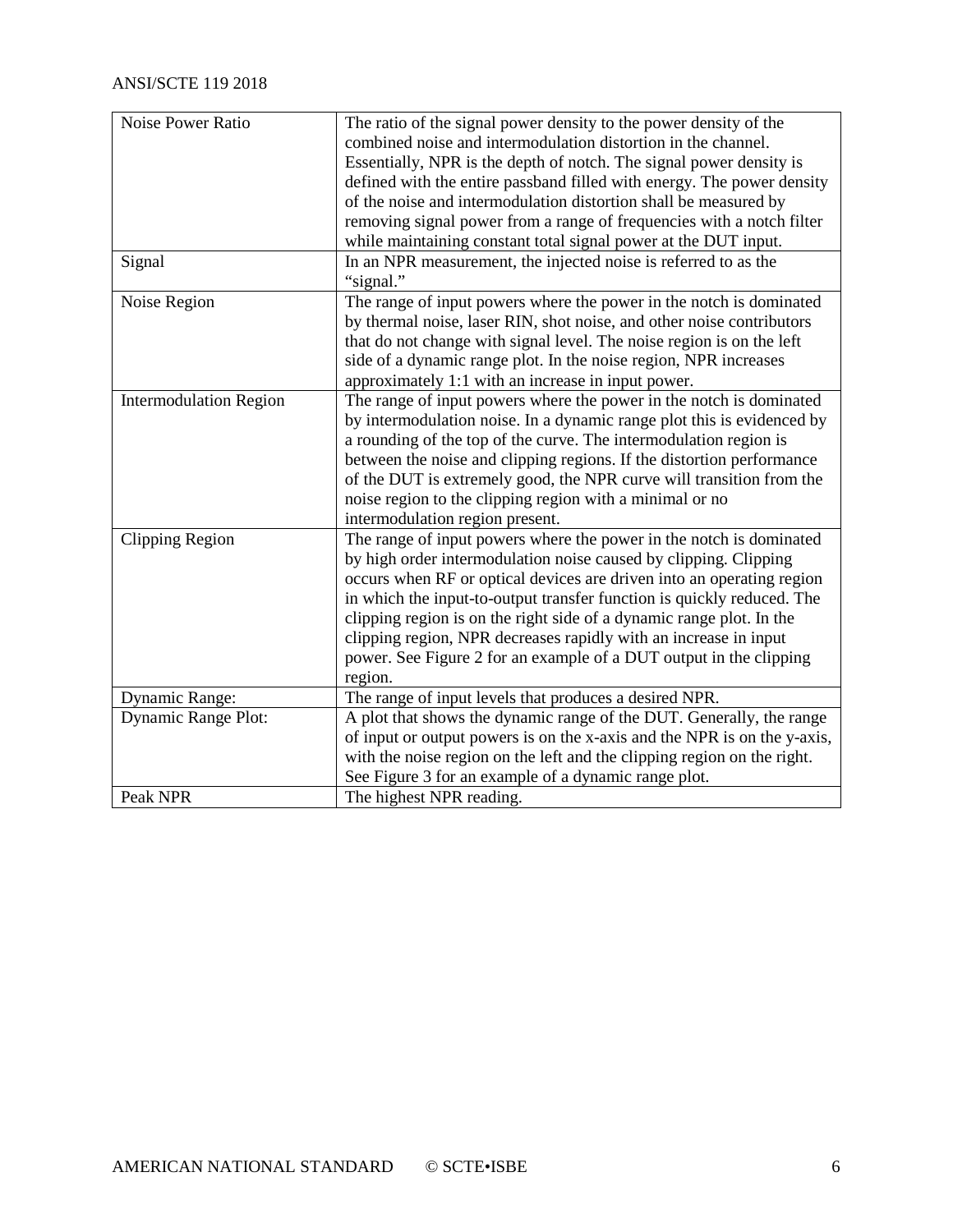



<span id="page-6-0"></span>

<span id="page-6-1"></span>**Figure 2 - Signal with Intermodulation and Clipping Distortion**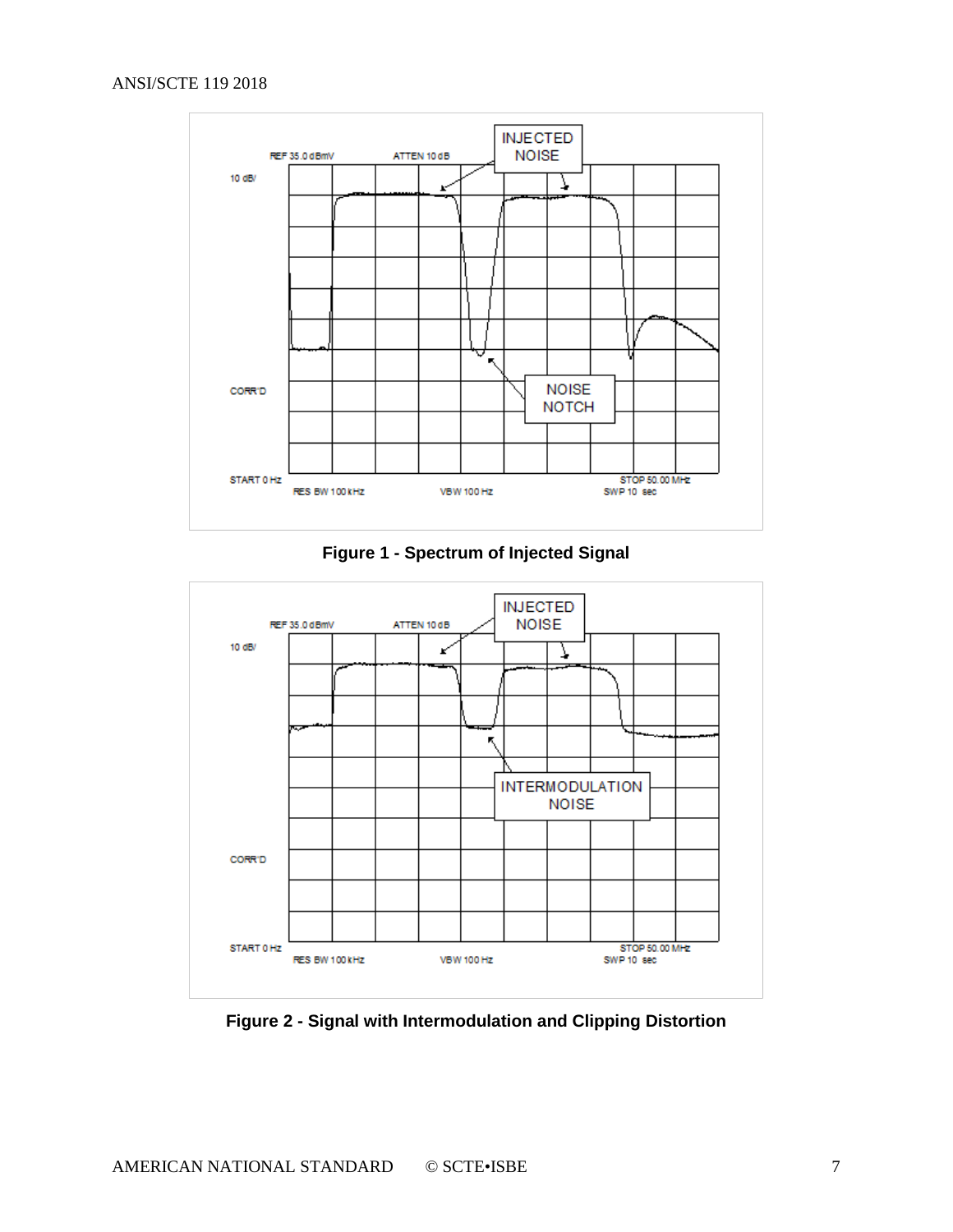

**Figure 3 - NPR Dynamic Range Example**

## <span id="page-7-2"></span><span id="page-7-0"></span>**6. Equipment**

Only equipment specific to this procedure is described in detail here. SCTE 96 should be consulted for further information on all other equipment.

#### <span id="page-7-1"></span>**6.1. Required Equipment**

- Additive White Gaussian Noise (AWGN) source with a bandwidth at least as wide as the passband to be tested
- "Signal Shaping" bandpass filter equal to the passband to be tested
- Bandstop (notch) filter centered at the specified frequency (generally in the middle of the passband) with a depth at least 10 dB deeper than the desired maximum NPR measurement

NOTE: As an alternative to the first three items, a synthesized source may be used, provided that the output waveform is Gaussian (i.e., not clipped or compressed) and the programmed bandstop region has sufficient depth. If the bandstop depth is not sufficient, a filter may be added to the output of the synthesized source.

- 2 way signal splitter/combiner
- (2) Precision variable attenuators (0.5 or 1 dB step capable)
- Self terminating A/B switch
- RF power meter
- Spectrum analyzer with noise measurement mode (sometimes referred to as a noise marker or a noise normalization)
- Adapters, connectors, and cables as required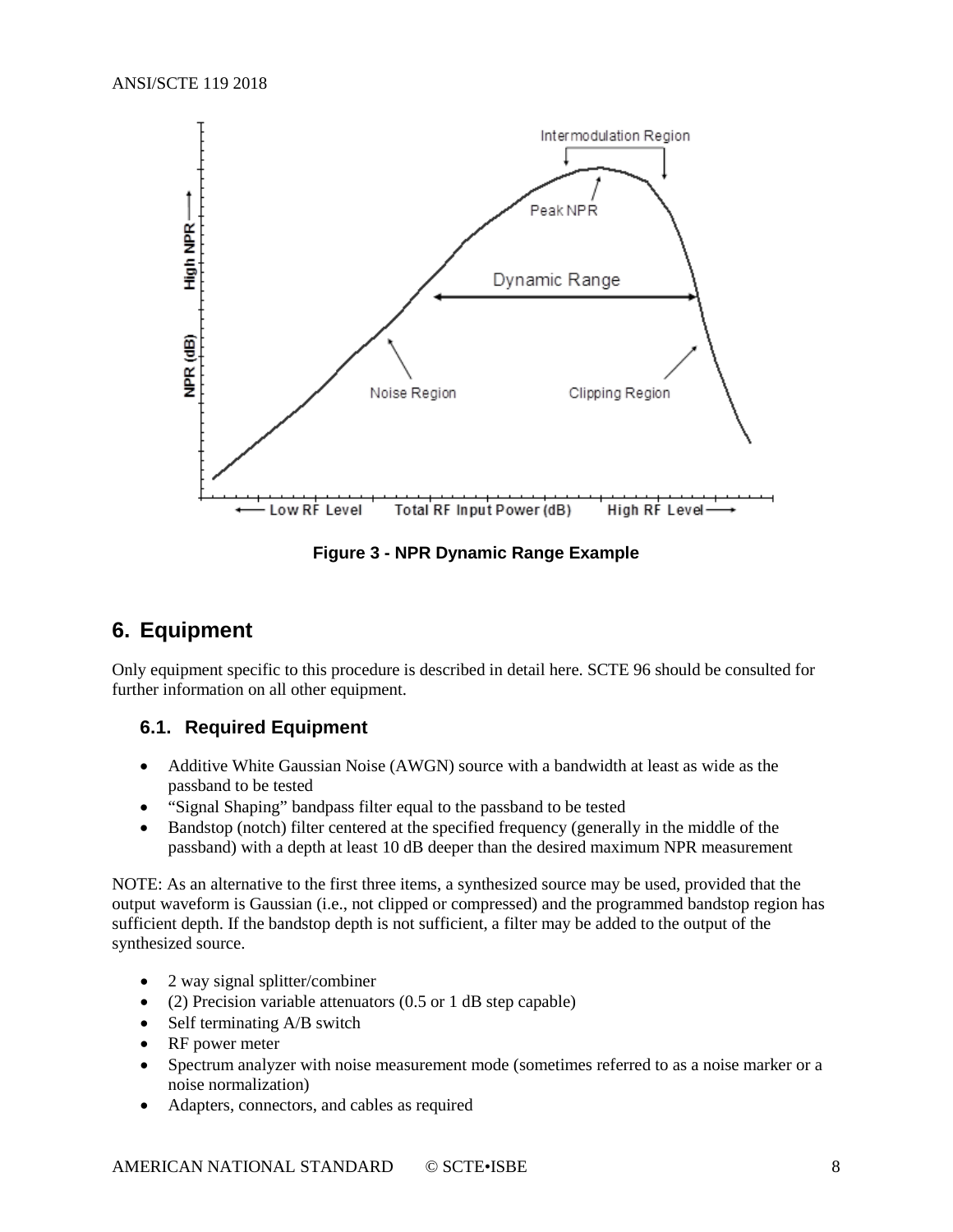#### <span id="page-8-0"></span>**6.2. Optional Equipment**

- Amplifier to obtain sufficient level at the DUT input
- Amplifier to obtain sufficient level at the spectrum analyzer input
- 1 dB step attenuator to adjust input level to spectrum analyzer
- Bandpass filter with a passband wider than the notch filter.

# <span id="page-8-1"></span>**7. Setup**

Following the equipment manufacturer's recommendations, perform the appropriate warm-up and calibration procedures.

Connect the equipment as shown in Figure 4. Be certain that the total power incident on the power meter does not exceed the maximum rating of the power meter.

Note: If an amplifier is required to obtain sufficient signal level, the amplifier should be placed between the bandpass and notch filters as shown in Figure 4. No amplifier should be used after the notch filter because its distortion will reduce the depth of the notch. Be certain that any amplifier used has sufficient capability to produce the required level without compression. Any amplifier that follows the filters can reduce the peak-to-average ratio of the injected noise, which could produce unrealistically "good" results.



**Figure 4 - Initial Setup**

<span id="page-8-2"></span>Put the A/B switch in position B and adjust ATT2 until the power at the power meter is within the power meter's optimal range (do not overload the power meter). Adjust ATT1 so that the power when the switch is in position A is equal to the power in position B.

Adjust ATT2 until the power at the power meter is equal to the optimal (nominal) input level to the DUT. Record the setting of ATT2 and the measured power.

Replace the power meter with the spectrum analyzer and measure the flatness of the noise signal. The noise should be flat across the passband. A level variation less than 2 dB across the band is recommended.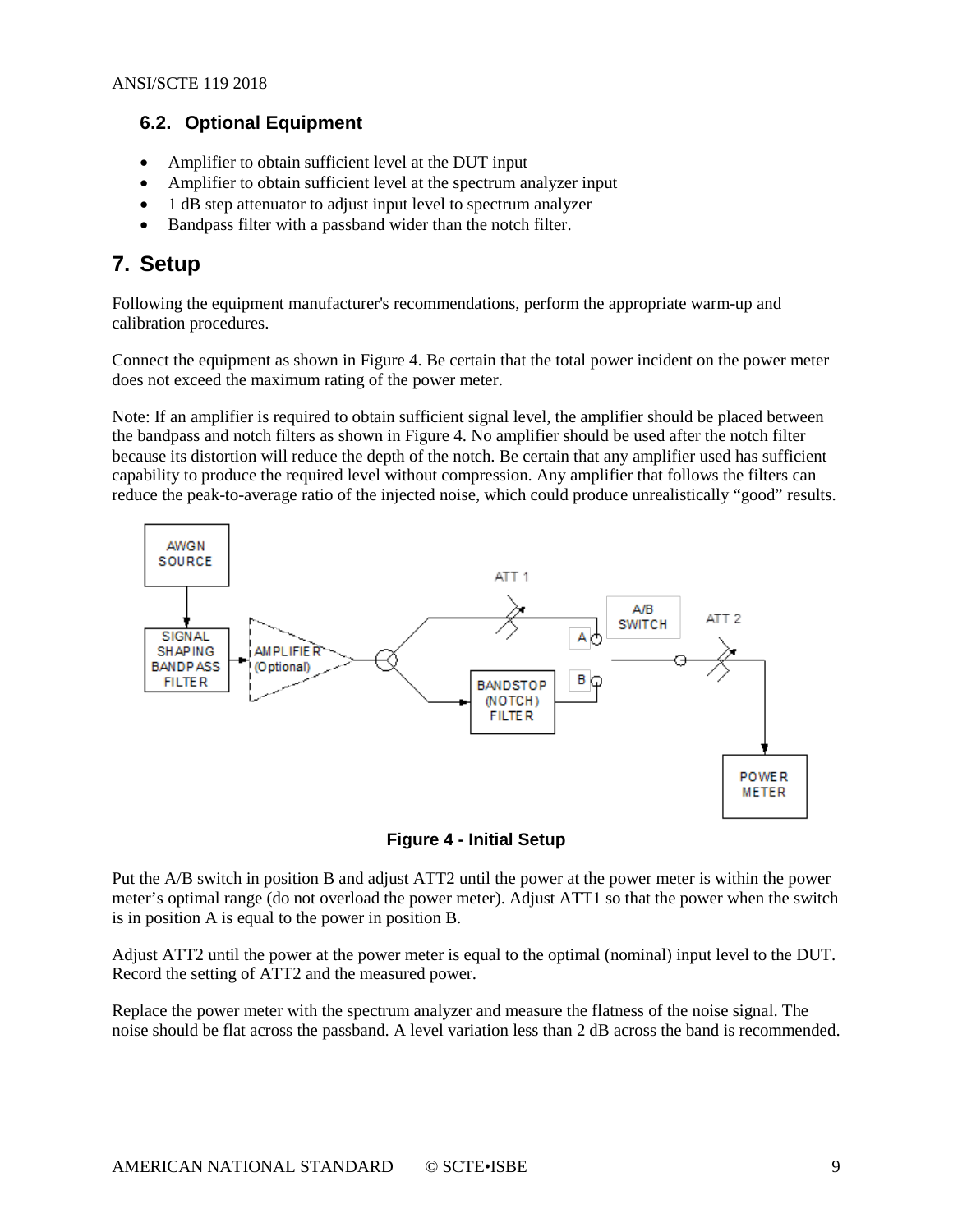## <span id="page-9-0"></span>**8. Procedure**

1. Connect the DUT as shown in Figure 5 and allow time for the DUT to warm up and stabilize before making measurements.



**Figure 5 - Equipment Connection**

- <span id="page-9-1"></span>2. Set the spectrum analyzer as follows:
	- Center Frequency: Center of notch
	- Frequency Span: Approx. 5 to 10 MHz (see text)
	- Amplitude Scale: 10 dB/div
	- IF Resolution Bandwidth: Approx. 30 to 100 kHz (see Note below)
	- Sweep Time: Automatic for calibrated measurement
	- Input Attn: As required (see steps below)
	- Marker Type: Noise Marker

Note: The width of the notch at the depth of interest must be at least as wide as the resolution BW setting on the analyzer. For instance, to use the recommended RBW of 100 kHz, the notch should be at least 100 kHz wide at the depth of interest.

- 3. Put the analyzer into the "sample" detection mode. (Note: On many analyzers, activating the noise measurement mode will automatically put the analyzer into the "sample" detection mode.)
- 4. Set the A/B Switch to position B.
- 5. Set the video filter to automatic (or off) and adjust the reference level so that the peaks of the noise never exceed the top of the display. The input attenuator should be in the automatic mode during this adjustment.
- 6. Measure the noise level by placing the marker in the center of the notch. If the marker reading is not stable, turn on video averaging or use a lower video bandwidth. (Note: On some spectrum analyzers, the noise marker reads all frequencies within about  $\pm\frac{1}{2}$  graticule of the marker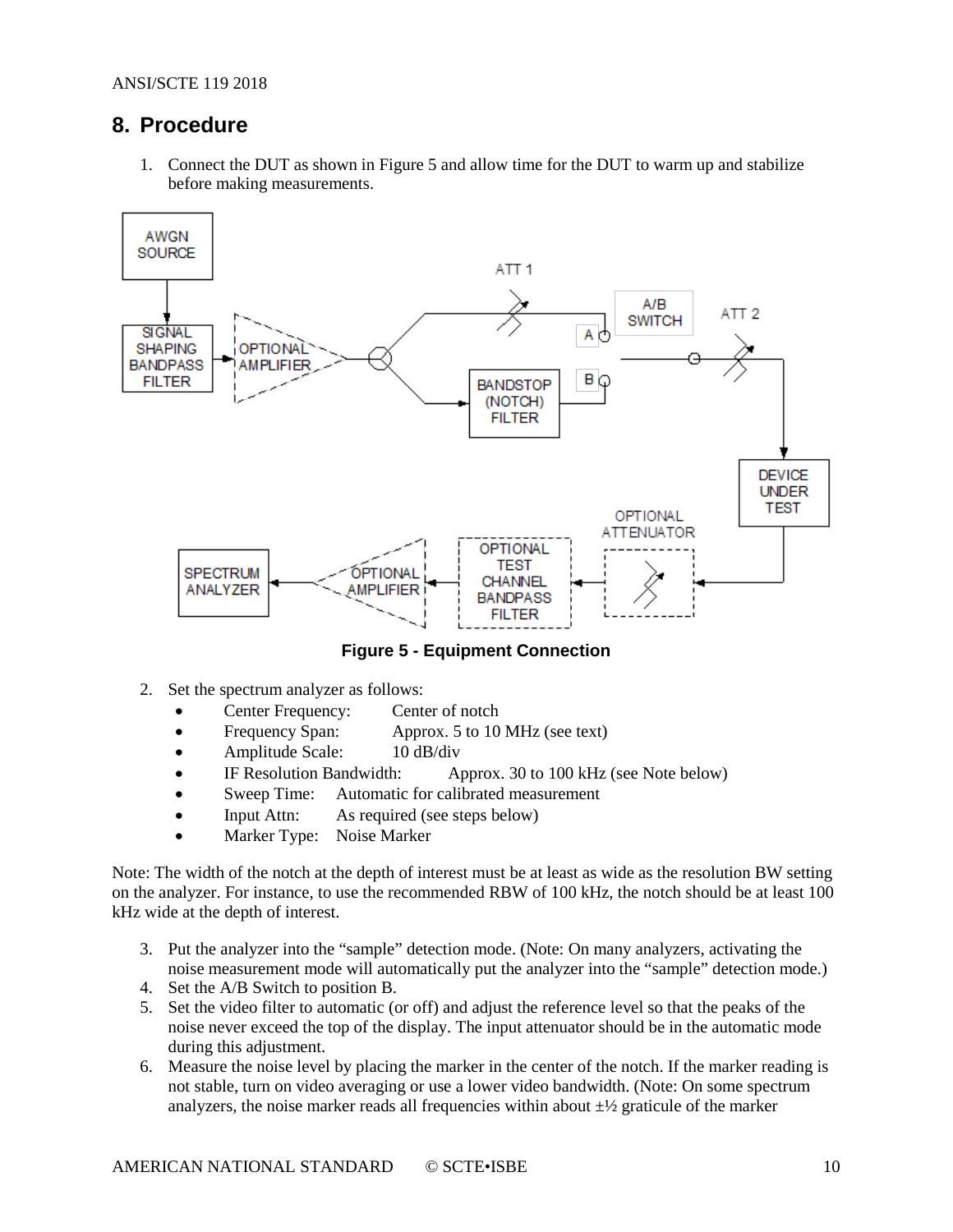location. Therefore, if the notch is not at least one graticule wide, readjust the frequency span setting.)

- 7. Adjust the input attenuator of the spectrum analyzer high enough so that the analyzer does not cause additional intermodulation noise, and low enough so that the analyzer does not cause additional thermal noise. Do this by measuring the noise level in the bottom of the notch and adjusting the attenuator for a minimum reading. There should be at least a 10 dB range of attenuator values that has less than a 1 dB effect on the reading of the notch floor. If this cannot be obtained, the optional test channel bandpass filter (centered at the notch frequency) might be required to minimize spectrum analyzer distortion. Or, if the steps of the spectrum analyzer's attenuator are too coarse, the level can be adjusted with an optional 1 dB step attenuator in front of the analyzer. If the level into the spectrum analyzer is too low, the optional amplifier should be inserted in front of the spectrum analyzer.
- 8. Record the Noise Level.
- 9. Verify that the analyzer noise floor is sufficiently below the noise notch level by either externally attenuating the signal (at the analyzer input) by at least 30 dB or by disconnecting the signal and terminating the analyzer input. If the drop is less than 15 dB, optimize the dynamic range of the receiver by adding the optional test channel bandpass filter and/or optional amplifier as described in step 7 and repeat steps 8 and 9. If the drop is still less than 15 dB, calculate a Correction Factor by using Equation 1 or the noise-near-noise correction chart in Figure 6.

$$
Correction (dB) = \left| 10 \log \left( 1 - 10^{\frac{Noise Drop}{10}} \right) \right| dB \tag{1}
$$

Note: Corrections for any drops less than 2.0 dB are subject to significant potential errors. Therefore, it is recommended that, for noise deltas less than 2.0 dB, a 4.3 dB correction factor be used and the total NPR result be expressed as "greater than"  $(>)$  x dB.

- 10. Set the A/B Switch to position A and measure the Signal Level by placing the noise marker on the signal at the same frequency. If the marker reading is not stable, turn on video averaging or use a lower video bandwidth.
- 11. Calculate the NPR by subtracting the noise level (step 8) from the signal level (step 10) and adding the correction factor (step 9).

 $NPR = Signal Level - Noise Level + Correction Factor$  (2)

Note: When measuring noise with a spectrum analyzer, correction factors are usually required to correct for bandwidth; however, since this measurement is a relative measurement of one noise level vs. another noise level, corrections are not required.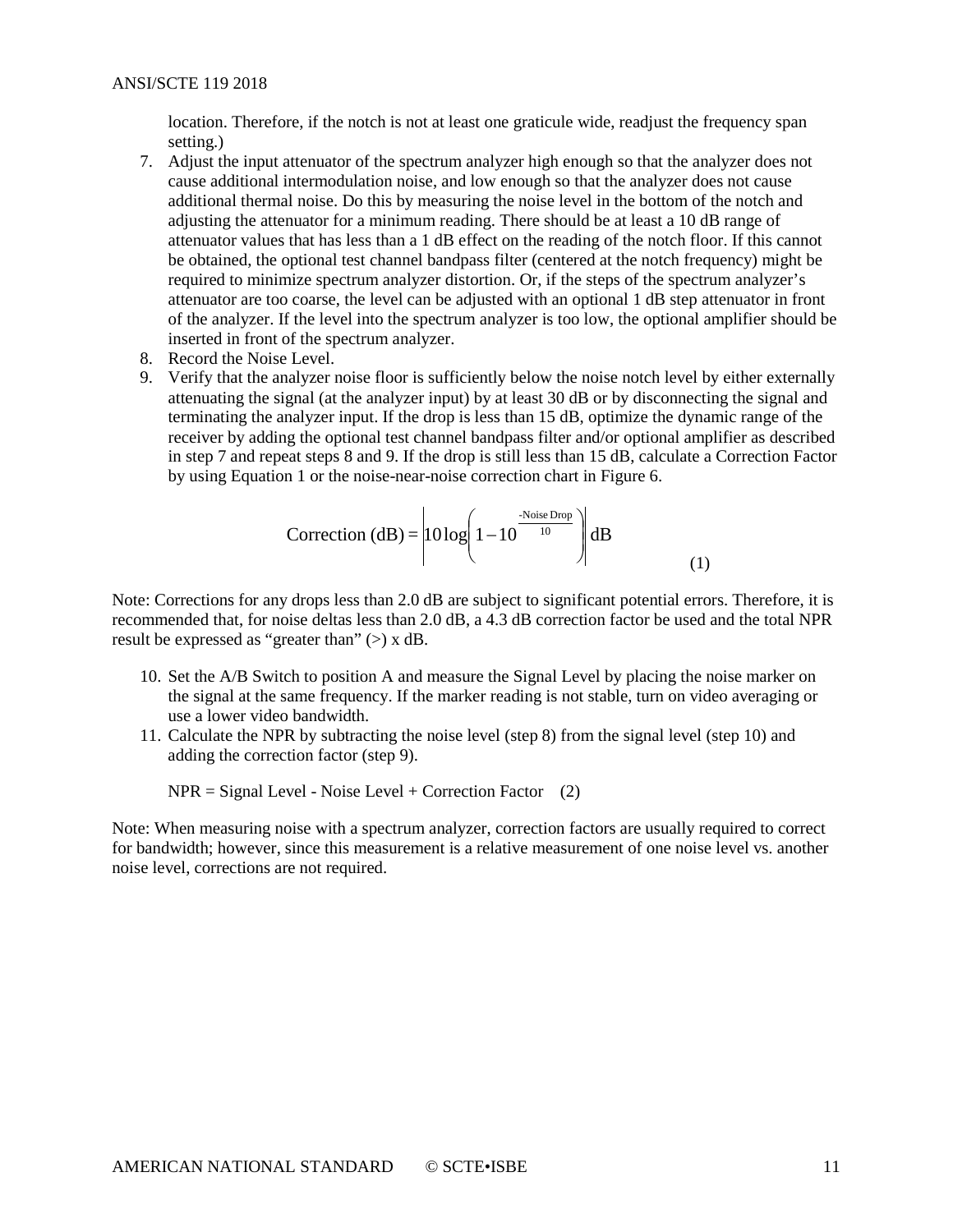

**Figure 6 - Noise-Near-Noise Correction**

- <span id="page-11-1"></span>12. Decrease ATT2 and repeat steps 4 through 11 to measure the clipping side of the dynamic range.
- 13. Return ATT2 to the initial level and then increase ATT2 settings and repeat steps 4 through 11 to measure the noise side of the dynamic range.
- 14. If a measurement of Peak NPR is desired, fine tune ATT2 and measure NPR until the highest NPR value is obtained.

## <span id="page-11-0"></span>**9. Calculating Dynamic Range**

Dynamic Range is the range of input levels that produces a desired NPR. If the required minimum NPR is "Q" dB, then the dynamic range is the range "R" of RF input powers over which the NPR is Q dB or higher. The calculation of dynamic range shall be performed as described in this section. See Figure 7 for reference.

The NPR shall be measured at any convenient interval of input power, but not greater than 1 dB. Then, the two input power levels that correspond to a NPR of Q shall be approximated by doing a linear interpolation of the two points on either side of Q, on both the ascending and descending parts of the curve. The dynamic range is the difference between the power at the intersection point on the ascending part of the curve and the power at the intersection point on the descending part of the curve. See Equations 3 through 5 and Figure 7 for the calculation.

$$
P_{\text{Ascending}} = P1 + (Q - NPR1) \bullet \left( \frac{P2 - P1}{NPR2 - NPR1} \right) \tag{3}
$$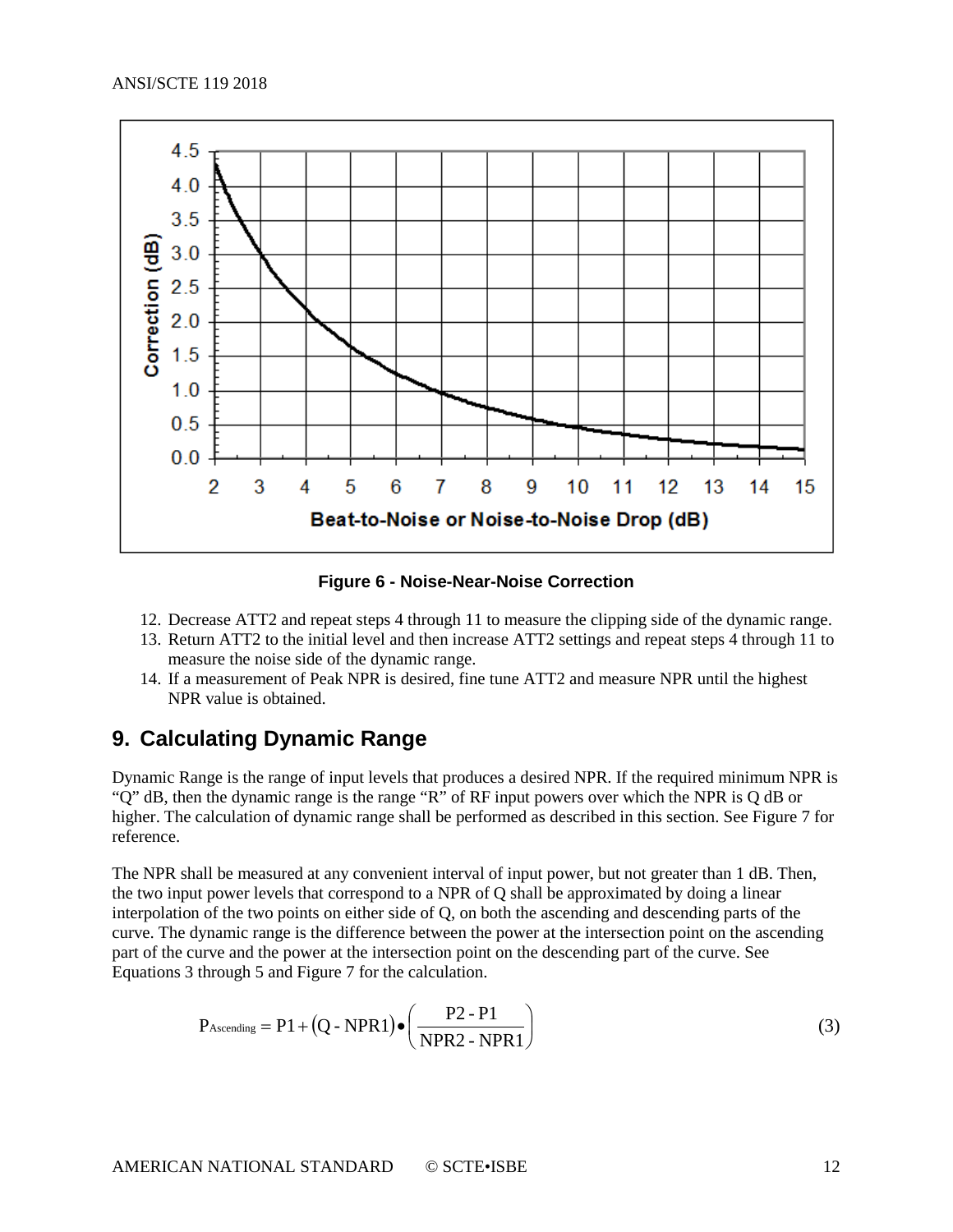$$
P_{\text{Descending}} = P3 + (Q - NPR3) \bullet \left( \frac{P4 - P3}{NPR4 - NPR3} \right) \tag{4}
$$

Dynamic Range =  $P_{\text{Descending}} - P_{\text{Ascending}}$  (5)



**Figure 7 - NPR Dynamic Range Example**

#### <span id="page-12-1"></span><span id="page-12-0"></span>**10. Notes**

This NPR procedure measures the power density of a signal that fills the entire passband (without a notch). Some NPR measurement procedures use the notched noise signal for all measurements, with the NPR being measured by comparing the level adjacent to the notch to the level inside the notch. Such an alternative procedures is allowable only if it can be shown to correlate to the definitions given in this standard. Some issues that must be addressed when using the alternative procedure are mentioned below.

The result is dependent on the flatness of the system being measured and the selection of the RF frequency at which to make the level measurements. The frequencies used must be consistent from measurement to measurement and must be selected such that they are at average points within the flatness of the system.